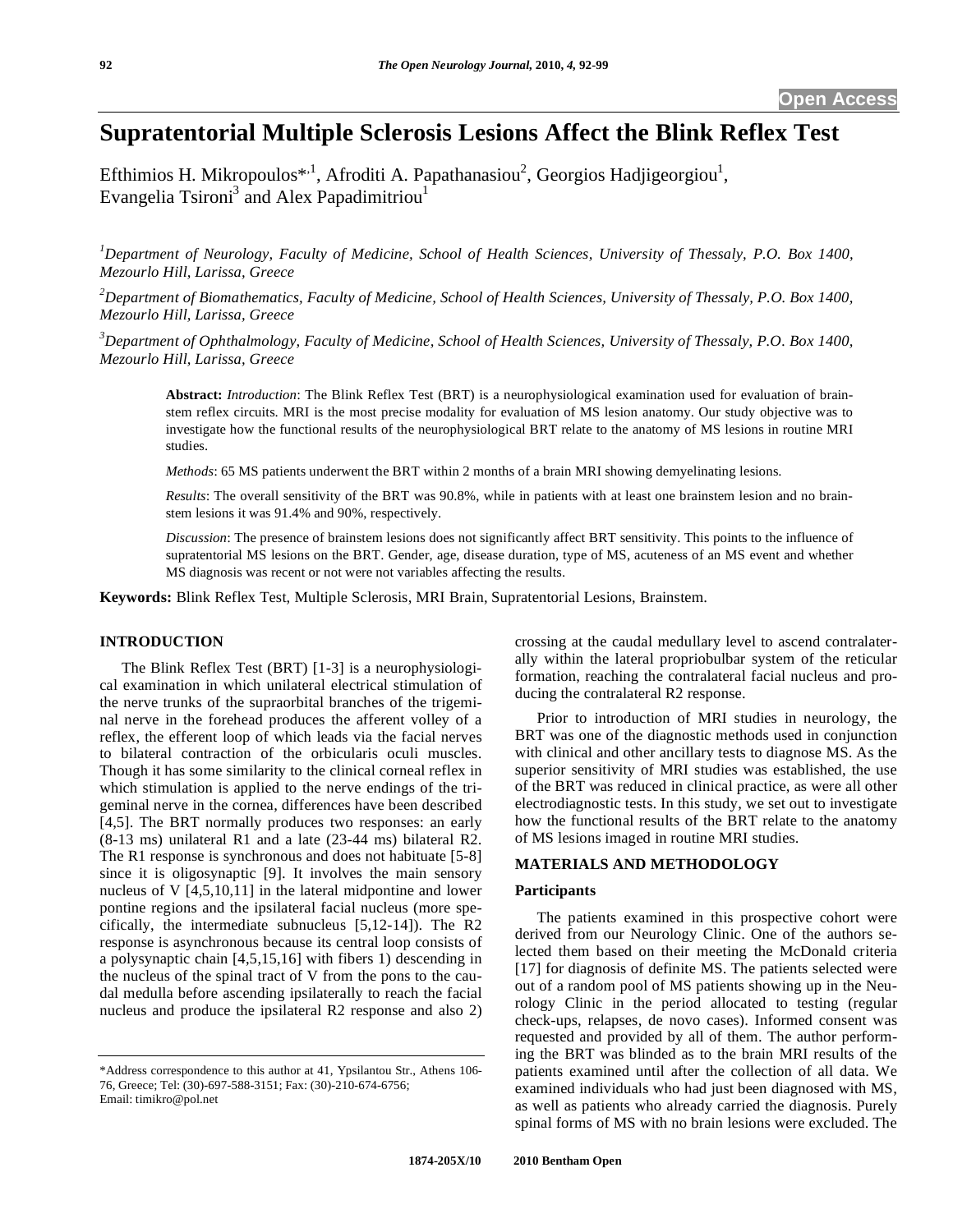clinical presence of a normal or abnormal corneal reflex was not considered since it is not exactly the same as the blink reflex as far as the type of receptors and reflex circuit involved are concerned [4,5]. Furthermore, the symptoms and clinical findings of the patients, whether suggesting brainstem involvement or not, were not taken into consideration for reasons explained in a later section. Sixty-five patients were examined (44 women and 21 men). Their ages varied from 17-71 years. Of these 65, 38/65 (58.5%) were under 40, while 27/65 (41.5%) were aged over 40. Based on the detailed history of disease onset of all patients, their disease duration was estimated and found to be under 3 years in 36/65 (55.4%) and over 3 years in 29/65 (44.6%). Based on their clinical type of MS, 45/65 (69.2%) patients had Relapsing-Remitting MS (RRMS), 13/65 (20%) had Secondary Progressive MS (SPMS) and 7/65 (10.8%) had Progressive-Relapsing MS (PRMS). In 40/65 (61.5%) the BRT was performed within 1 week of the onset of diagnosis of MS [13/65 (20%) patients] or of a clinical MS relapse [22/65 (33.8%) RRMS patients and 5/65 (7.7%) PRMS] and before steroids or any other treatment was given, while in 25/65 (38.5%) the timing of performance of the BRT was not related to a recent clinical MS event. Definite MS was just diagnosed (and in retrospect confirmed) in 13/65 (20%) of patients examined (no treatment had been initiated at the time of performance of the BRT), while in 52/65 (80%) the diagnosis had already been established.

#### **Radiological Criteria and Patient Groups**

 MRI exams used for the study were performed a) as part of the diagnosis in de novo MS patients (13/65), b) within 1 week of clinical relapse and BRT performance in 22/65 patients with established RRMS and in 5/65 patients with PRMS and c) within 2 months of the BRT in the 13/65 patients with SPMS, 10/65 patients with RRMS and 2/65 patients with PRMS who had no recent clinical MS event. This time frame of 2 months was chosen based on knowledge of temporal evolution of gadolinium enhancement of lesions on MRI. The results of MRI exams were not known to the person performing the BRT at the time of testing. The criteria of the International Consortium of MS centers [18] were used. MR imaging was performed on a Phillips Intera 1.5 T scanner with a standard head coil and included the following pulse sequences: 1) 3 plane scout set up axial sections through the subcallosal line, 2) Sagittal fast FLAIR, 3) Axial FSE PD/T2 (TE 30/80), 4) Axial Fast FLAIR, 5) Axial pregadolinium T1 weighted images, 6) Axial post gadolinium T1 weighted images obtained 5 minutes after the injection of 0.1 mmole/kg of gadolinium based contrast agent. The axial slices were obtained with a section thickness of 3 mm with no intersection gap when feasible. The findings of each MRI exam were analyzed and reviewed in order to determine: 1) whether there was at least one brainstem lesion, 2) if there was a lesion in the brainstem, whether it showed gadolinium enhancement, 3) if there was a lesion in the brainstem, whether it was in the medulla, the pons or the midbrain, 4) whether any of the other lesions in the cerebral hemispheres showed gadolinium enhancement. Based on their brain MRI findings, the 65 MS patients examined were classified in the following categories: 1) 22 patients (33.9%) with no brainstem lesions and no gadolinium enhancement in any of the hemispheric lesions, 2) 8 patients (12.3%) with no brainstem

lesions, but with gadolinium enhancement in at least one hemispheric lesion, 3) 21 patients (32.3%) with nonenhancing brainstem lesions, whose other hemispheric lesions were also non-enhancing, 4) 9 patients (13.9%) with non-enhancing brainstem lesions and at least one enhancing hemispheric lesion, 5) 3 patients (4.6%) with enhancing lesions in the brainstem and the hemispheres, 6) 2 patients (3%) with enhancing lesions in the brainstem, but not in the hemispheres.

#### **Blink Reflex Test Setup and Protocol**

 The BRT was performed according to the standard methods suggested by the International Federation of Clinical Neurophysiology [19]. The Nihon-Koden, Neuropack- $\Sigma$ model was used for testing. All tests were performed by the same person. The patients were in supine position, in a relaxed state and with eyes open. A ground electrode was placed on the patients' forehead or chin. The active recording electrode was placed on the inferior orbital part of the orbicularis oculi, just lateral to the vertical line that may be drawn with the pupils in midposition. The reference recording electrode was placed lateral to the lateral canthus of each eye. Recording electrodes were placed on both sides. The machine settings were as follows: sweep speed 10 ms/division, sensitivity 100-200 μV/division, motor filter settings 10 Hz and 10 kHz. Facial nerve studies were initially performed for each patient to ensure that normal motor latency and amplitude could be obtained on each side and that there was no damage to the peripheral part of the efferent loop of the reflex. All patients examined had normal facial nerve studies. The supraorbital branches of the trigeminal nerve were stimulated on each side with a stimulus of 5- 25 mA intensity, 0.1 ms duration and no faster than 1/30s frequency. The stimulus intensity was increased by 5mA until a reliable response was obtained. Bilateral recordings were made simultaneously. In order to obtain both the shortest R1 and R2 latency and an unambiguous response once each patient's threshold stimulus intensity was obtained, 4- 10 responses were superimposed from each side and one was chosen (see discussion).

### **Blink Reflex Test Interpretation**

 Twenty three normal subjects were examined (8 males, 15 females, age 19-42) after informed consent was obtained. Abnormal latency values were established as follows: R1 >13 ms, ipsilateral R2 >41 ms, contralateral R2 >44 ms. The values obtained are in accordance with published literature [1,2,5,13]. We considered responses to be abnormal when 1) they could not be elicited or 2) were delayed beyond the normal values. As previously described elsewhere [1,5,11,13], additional criteria utilized were: 3) unilateral delay of  $R1 > 1.2$  ms compared to other side, 4) side differences of R2 >5 ms between the ipsilateral and contralateral responses, obtained with unilateral stimulation, 5) side differences of R2 >7 ms on a given side, obtained with right and left sided stimulation.

### **Statistical Analysis**

 The sensitivity of the test in all categories and the respective 95% confidence interval (CI) was calculated. The association between BRT outcome and categorical variables was tested using the chi-square test.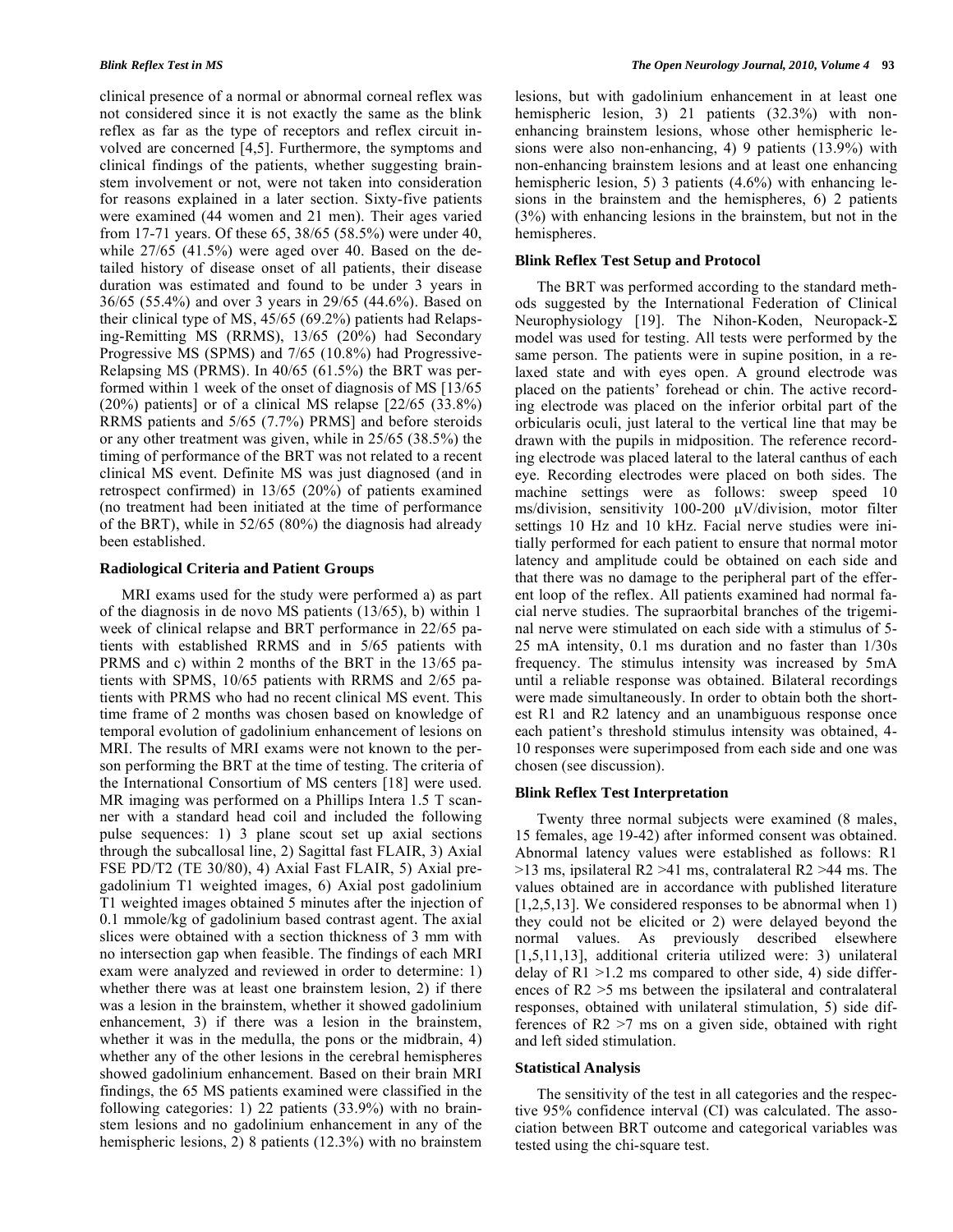#### **Table 1. Blink Reflex Test Results**

| <b>Test Parameter</b>                         | <b>Number of Criteria</b> | <b>BRT</b> *Abnormality per side | <b>BRT</b> <sup>*</sup> Abnormality in patients |
|-----------------------------------------------|---------------------------|----------------------------------|-------------------------------------------------|
| R1 Latency $(All^{\dagger})$                  | 1) Left Stimulation       | $17/65(26.2\%)$                  | 26/65 (40%)                                     |
|                                               | 2) Right Stimulation      | 18/65 (27.7%)                    |                                                 |
| R2 Ipsilateral Latency $(AII^{\dagger})$      | 3) Left Stimulation       | $20/65(30.8\%)$                  | 35/65 (53.8%)                                   |
|                                               | 4) Right Stimulation      | 22/65 (33.8%)                    |                                                 |
| R2 Contralateral Latency $(AII^{\dagger})$    | 5) Left Stimulation       | 24/65 (36.9%)                    | 34/65 (52.3%)                                   |
|                                               | 6) Right Stimulation      | 25/65 (38.5%)                    |                                                 |
| R1 Latency $(BS^{\ddagger})$                  | Left Stimulation          | $12/35$ $(34.3\%)^{\ddagger}$    | $16/35$ (45.7%) <sup>§</sup>                    |
|                                               | <b>Right Stimulation</b>  | $12/35$ $(34.3\%)^{\ddagger}$    |                                                 |
|                                               | Left Stimulation          | $12/35$ $(34.3\%)^{\ddagger}$    | $16/35$ $(45.7\%)^8$                            |
| R2 Ipsilateral Latency $(BS^{\mathfrak{F}})$  | <b>Right Stimulation</b>  | $12/35$ $(34.3\%)^{\ddagger}$    |                                                 |
| R2 Contralateral Latency $(BS^{\frac{1}{2}})$ | <b>Left Stimulation</b>   | 15/35 (45.7%)                    | 22/35 (62.9%)                                   |
|                                               | <b>Right Stimulation</b>  | 17/35 (48.6%)                    |                                                 |
| ADDITIONAL CRITERIA                           |                           |                                  |                                                 |
| Left / right $R1 > 1.2$ ms                    | 7)                        |                                  | 19/65 (29.2%)                                   |
|                                               | 8) Left Stimulation       | 38/65 (58.5%)                    |                                                 |
| Ipsi- vs. Contra-lateral R2 > 5ms             | 9) Right Stimulation      | 34/65 (52.3%)                    | 48/65 (73.9%)                                   |
| Left&right stimulation $R2 > 7$ ms            | 10) Left $R2 > 7$ ms      | 28/65 (43.1%)                    | 46/65 (70.8%)                                   |
|                                               | 11) Right $R2 > 7$ ms     | 33/65 (50.8%)                    |                                                 |

\* BRT: Blink Reflex Test.

† All: All patients examined, regardless of brainstem involvement or not.

‡ BS: Brainstem involvement, regardless of concurrent hemispheric involvement.

§ Note: it is a pure numerical coincidence that that percentage of abnormalities of R1 and ipsilateral R2 latencies in the brainstem are the same, as the patients from whom they were derived were not.

### **RESULTS**

### **Test Results**

 Table **1**, in its upper section, shows the BRT results of all patients. The R1 latency was abnormal in 26/65 (40%) patients. The ipsilateral R2 latency was abnormal in 35/65 (53.8%). The contralateral R2 latency was abnormal in 34/65 (52.3%) patients. The reason that the number of patients showing abnormalities of each parameter is not the sum of abnormalities found on each side is because the same patient often showed abnormalities on both sides.

 Table **1**, in its lower section, also shows the sensitivity of the additional criteria, obtained by calculations based on the BRT results recorded. It is worth mentioning that the additional criteria employed that are based on mathematical calculations constituted the sole basis for considering the BRT as positive in only 4/65 (6.2%) patients.

 The number of criteria used to define the BRT as positive is shown in Table **2**. Even though the above described six criteria were used, the number of criteria that arises from bilateral evaluation of results is eleven. In the vast majority of patients, several criteria were met confirming the positivity of the BRT.

## **Overall Sensitivity**

 The BRT was overall positive in 59/65 of patients with MS. Thus, the sensitivity of the test was Se=90.8% (95% CI: 83.7-97.8). The test was negative in 6/65 patients [9.2% (95% CI: 2.2-16.3)].

# **Sensitivity in Patient Subpopulations, Based on MRI Data**

 Table **3** shows the sensitivity of the BRT for the different outcomes of brain MRI. Of the 65 patients examined, 35/65 (53.9%) had at least one lesion in the brainstem on MRI, while  $30/65$  (46.1%) had no brainstem lesions. In the 35 patients with at least one brainstem lesion, the sensitivity of the BRT was Se=91.4% (95% CI: 82.2-100), while 8.6% (95%

**Table 2. Number of Criteria Fulfilled for Considering the Blink Reflex Text as Abnormal** 

| Number of criteria fulfilled for<br>abnormal BRT* |    |  |    |  |   | 10 | 11 |
|---------------------------------------------------|----|--|----|--|---|----|----|
|                                                   |    |  |    |  |   |    |    |
| Patient number                                    | 10 |  | 10 |  | ∸ |    |    |

**\*** BRT: Blink Reflex Test.

† Patient percentage: Patient number / 59 (59 patients had an abnormal BRT).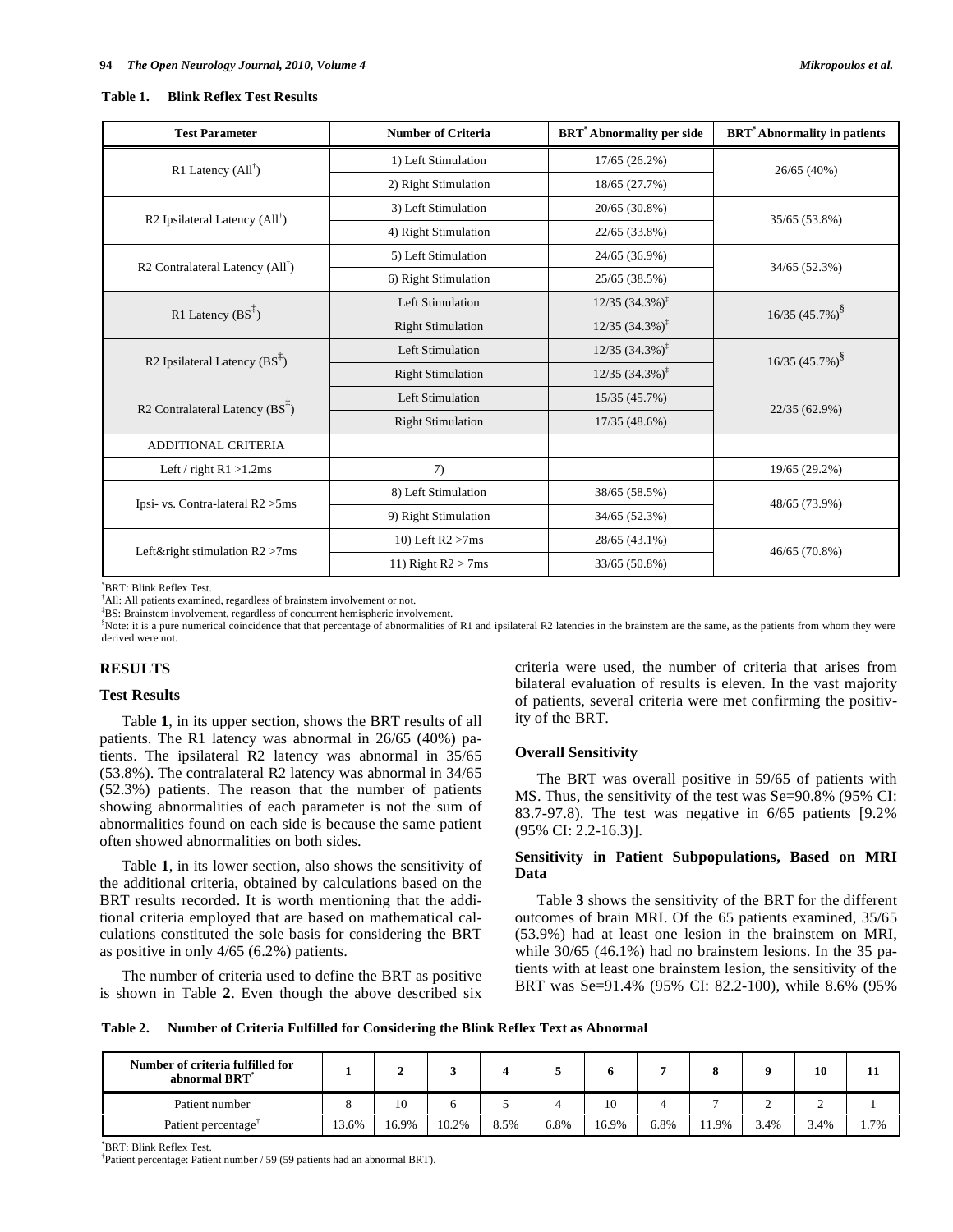| Table 3. |  | <b>Sensitivity of the Blink Reflex Test for the Different Outcomes of Brain MRI</b> |  |
|----------|--|-------------------------------------------------------------------------------------|--|
|          |  |                                                                                     |  |

| MRI <sup>*</sup> brain (gold standard) |                                           | <b>No. of Positive/Total</b><br>Sensitivity of BRT <sup>†</sup> (95% $CI^{\dagger}$ ) |  |  |
|----------------------------------------|-------------------------------------------|---------------------------------------------------------------------------------------|--|--|
| Overall                                |                                           | 59/65<br>90.8% (83.7-97.8%)                                                           |  |  |
| Presence of BS <sup>§</sup> lesions    | none                                      | 27/30<br>90.0% (79.3-100%)                                                            |  |  |
|                                        | $\geq 1$                                  | 32/35<br>91.4% (82.2-100%)                                                            |  |  |
|                                        | none                                      | 40/43<br>93% (85.4-100%)                                                              |  |  |
| Gadolinium enhancement, overall        | in $\geq 1$ lesions                       | 19/22<br>86.4% (72-100%)                                                              |  |  |
| Gadolinium enhancement,                | in $BS^{\S}$ lesions<br>(and hemispheric) | 5/5<br>100%                                                                           |  |  |
| specifically                           | only in hemispheric lesions               | 14/17<br>82.4% (64.2-100%)                                                            |  |  |

\* MRI: Magnetic Resonance Imaging.

† BRT: Blink Reflex Test.

‡ CI: Confidence Interval.

§ BS: Brainstem.

CI: 0-17.8) had a negative test. In the 30 patients with no brainstem lesions, the sensitivity of the BRT was Se=90% (95% CI: 79.3-100), while 10% (95% CI: 0-20.7%) had a negative test.

 The number of patients studied in whom there was no gadolinium enhancement in any of the imaged lesions was 43 and, in these patients, the sensitivity of the BRT was Se=93% (95% CI: 85.4-100). Twenty two patients had at least one gadolinium enhancing lesion anywhere in the brain, whether in the hemispheres or the brainstem, and the BRT sensitivity was Se=86.4% (95% CI: 72-100).

 In 5 of the MS patients studied, there was gadolinium enhancement in at least one brainstem lesion, regardless of the presence or absence of gadolinium enhancement in other lesions in the cerebral hemispheres. In all these patients (100%), the BRT was positive.

 The number of patients studied in whom there was gadolinium enhancement only in cerebral hemispheric but not in brainstem lesions was 17, regardless of the presence of a

| non-enhancing lesion in the brainstem. The BRT sensitivity |  |  |  |  |
|------------------------------------------------------------|--|--|--|--|
| was Se=82.4% (95% CI: 64.2-100).                           |  |  |  |  |

# **Effect of Site of Brainstem Lesion**

 As mentioned above, brainstem lesions were present in 35 of the MS patients examined. The majority had only one lesion, while some had more than one. Most involved in our random series of MS patients was the pons and 19/21 (Se=90.5%, 95% C.I.: 78-100) patients with one or more pontine lesions had an abnormal BRT. Both the pons and the medulla were involved in 8 patients, all of whom had an abnormal BRT. The medulla alone was involved in just 2 patients, both of whom had an abnormal BRT. Of the 2 patients who had a solitary midbrain lesion, only one had an abnormal BRT. A patient with lesions in the midbrain and medulla and another patient who had a lesion in all three divisions of the brainstem, both had an abnormal BRT. Table **4** shows the distribution of lesions within the brainstem and the associated BRT results.

| Table 4. | Site of Brainstem Lesions and Blink Reflex Test Results |  |
|----------|---------------------------------------------------------|--|
|          |                                                         |  |

| <b>MRI<sup>*</sup></b> Brain Site of Brainstem Lesions | <b>BRT<sup>†</sup></b> Results Number of patients |                   |  |  |  |
|--------------------------------------------------------|---------------------------------------------------|-------------------|--|--|--|
|                                                        | <b>Abnormal BRT</b>                               | <b>Normal BRT</b> |  |  |  |
| Pons (only)                                            | 19/21                                             | 2/21              |  |  |  |
| Pons + Medulla                                         | 8/8                                               | 0/8               |  |  |  |
| Medulla (only)                                         | 2/2                                               | 0/2               |  |  |  |
| $Medulla + Midbrain$                                   | 1/1                                               | 0/1               |  |  |  |
| Midbrain (only)                                        | 1/2                                               | 1/2               |  |  |  |
| Midbrain+Pons+Medulla                                  | 1/1                                               | 0/1               |  |  |  |
| <b>TOTAL</b>                                           | 32/35 (91.4%)                                     | 3/35(8.6%)        |  |  |  |

\* MRI: Magnetic Resonance Imaging. † BRT: Blink Reflex Test.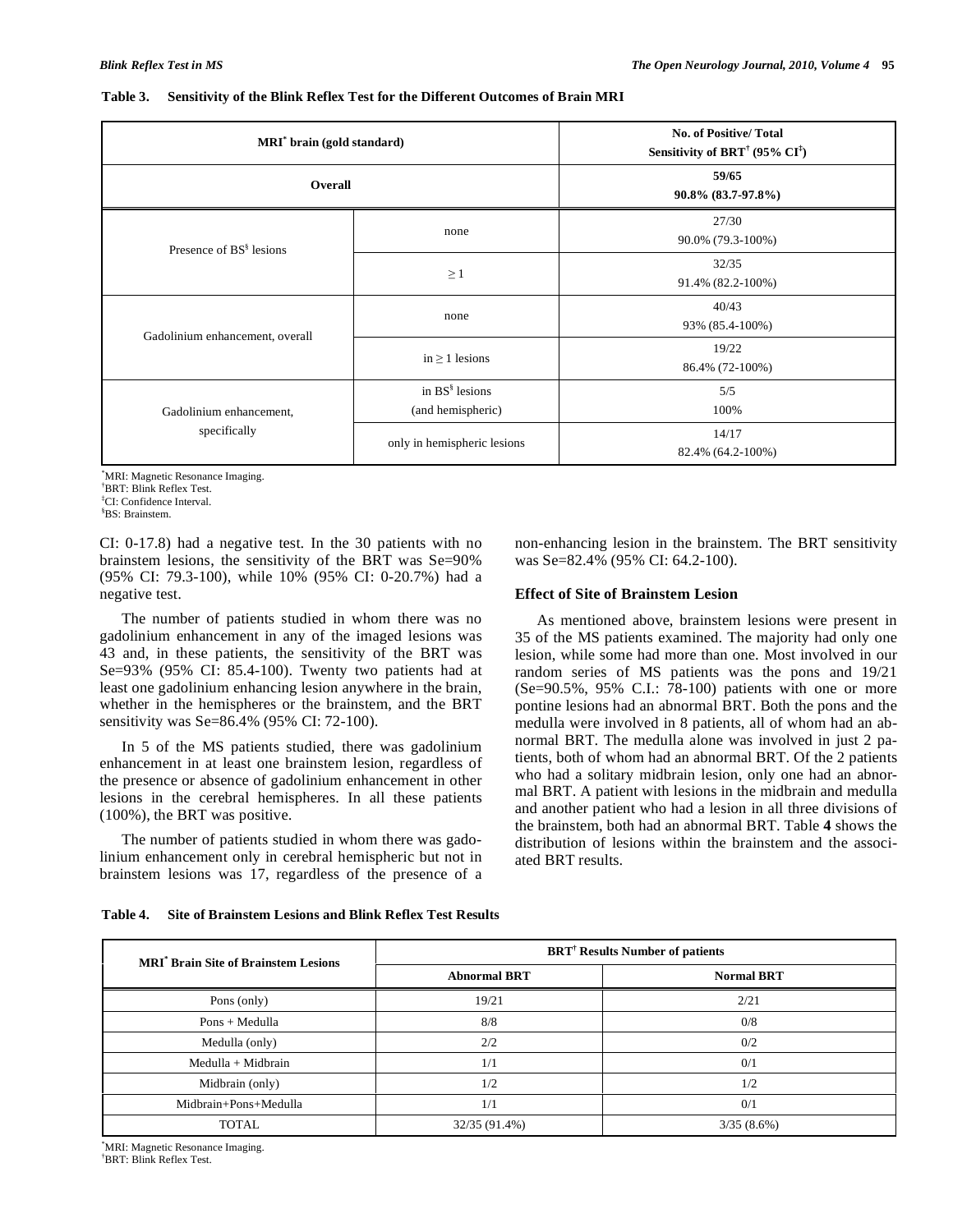#### **96** *The Open Neurology Journal, 2010, Volume 4 Mikropoulos et al.*

 Table **1**, in its middle shaded region, shows the detailed BRT results in this subgroup of patients. Among the 35 MS patients in whom brainstem lesions were found in MRI, the R1 latency was abnormal in 16/35 (45.7%) patients. The ipsilateral R2 latency was abnormal in a different group of 16/35 (45.7%) patients. The contralateral R2 latency was abnormal in 22/35 (62.9%).

### **Effect of MRI Enhancement of Brainstem Lesion**

 As mentioned above, all 5 patients examined who had at least one enhancing brainstem lesion (regardless of the presence or absence of gadolinium enhancement in other lesions in the cerebral hemispheres) had an abnormal BRT. Of these patients, two had lesions only in the pons, two had lesions in the pons and the medulla and one had a lesion only in the medulla. Interestingly, the left and right R1 latencies were normal in all of these patients and subsequent revision of their MRIs showed that 3 out of 4 pontine lesions were in the upper pons (not in the mid- or lower pons, where R1 abnormalities have been localized to in the literature). The ipsilateral R2 latencies were bilaterally abnormal in just 2 of the patients and, of note, their contralateral R2 latencies were bilaterally normal (both patients had pontine lesions; one also had a medullary lesion). The contralateral R2 latencies were abnormal in all 3 patients with a medullary lesion (of whom one also had a pontine lesion) and in 1 patient with a single pontine lesion.

 Of the other 30 patients with a brainstem lesion that showed no gadolinium enhancement, 27 (Se=90%, 95% C.I.: 79.3-100) had an abnormal BRT and 3 patients (Se= $10\%$ , 95% C.I.: 0-20.7) had a normal BRT.

### **Effect of Gender, Age, Disease Duration, Clinical Form of MS, Acute MS Event, Recent MS Diagnosis**

 Table **5** shows the association results between BRT outcome and the demographic data of the patients examined. No association was found between the BRT outcome and 1) the gender  $[p=0.66]$ , 2) age under and over 40  $[p=0.99]$ , 3) disease duration under and over 3 years [p=0.99], 4) clinical type of MS (RRMS, SPMS, PRMS) [p=0.63], 5) the presence of an acute MS clinical event (one week or less) before BRT testing (no treatment initiated before BRT) vs. not [p=0.99], 6) MS being a recent diagnosis (before any treatment was provided to them) vs. being an already established diagnosis [p=0.59].

#### **DISCUSSION**

# **BRT in MS**

 The first conclusion was that 90.8% of our patients, all of whom had an established diagnosis of MS and brain lesions, were found to have a positive BRT. A literature review reveals a relatively small number of studies concerning the use of the BRT in MS [13, 20-33]. Most of these were conducted before 1986 and the results applied to patients in whom the diagnosis had been established or presumed without the possibility of MRI correlation. The sensitivity of the BRT in these studies was 26-78%, but direct comparison with our study cannot be made. It has been suggested that the diversity of sites of lesions within the brainstem is responsible for the diversity in responses between patients [34]. In a study of 21 patients with a diagnosis of definite MS who did not have clinical symptoms or signs referable to the brainstem, the sensitivity of the test was only 40% [32]. MRI had been performed in all of them, but the findings were not further analyzed. In a recent study published that has some similarity to ours in that MRI findings were considered, the BRT was positive in 75% of 40 patients with RRMS and 83.3% of 6 patients with SPMS [33]. However, for reasons explained below, the principal aim of our study was not to investigate a possible correlation between the results of the BRT and clinical findings, but with imaging data provided by the routine MRI protocols that are widely used today.

| Table 5. | <b>Association Results Between Blink Reflex Test Outcome and Demographic Data</b> |  |  |  |  |
|----------|-----------------------------------------------------------------------------------|--|--|--|--|
|----------|-----------------------------------------------------------------------------------|--|--|--|--|

|                                  |                   |               | $\mathbf{BRT}^*$ |                     |  |
|----------------------------------|-------------------|---------------|------------------|---------------------|--|
|                                  |                   | Positive      | <b>Negative</b>  | $P-value^{\dagger}$ |  |
| Gender                           | male              | 95.2% (20/21) | 4.8%             | 0.66                |  |
|                                  | female            | 88.6% (39/44) | 11.4%            |                     |  |
|                                  | >40               | 92.6% (25/27) | 7.4%             |                     |  |
| Age (years)                      | $\leq 40$         | 89.5% (34/38) | 10.5%            | 0.99                |  |
|                                  | >3                | 89.7% (26/29) | 10.3%            |                     |  |
| Disease duration (years)         | $\leq$ 3          | 91.7% (33/36) | 8.3%             | 0.99                |  |
|                                  | RRMS <sup>§</sup> | 88.9% (40/45) | 11.1%            |                     |  |
| Clinical type of MS <sup>‡</sup> | $RPMS^{\S}$       | $100\%$ (7/7) | 0%               | 0.63                |  |
|                                  | $SPMS^{\S}$       | 92.3% (12/13) | 7.7%             |                     |  |
|                                  | Yes               | 90% (36/40)   | 10%              |                     |  |
| Acute MS clinical event          | No                | 92% (23/25)   | 8%               | 0.99                |  |
|                                  | Yes               | 84.6% (11/13) | 15.4%            |                     |  |
| New MS diagnosis                 | No                | 92.3% (48/52) | 7.7%             | 0.59                |  |

\* BRT: Blink Reflex Test.

† Using the chi-squared test.

‡ MS: Multiple Sclerosis.

§ Clinical Types of MS: RRMS, Relapsing-Remitting; RPMS, Relapsing Progressive; SPMS, Secondary Progressive.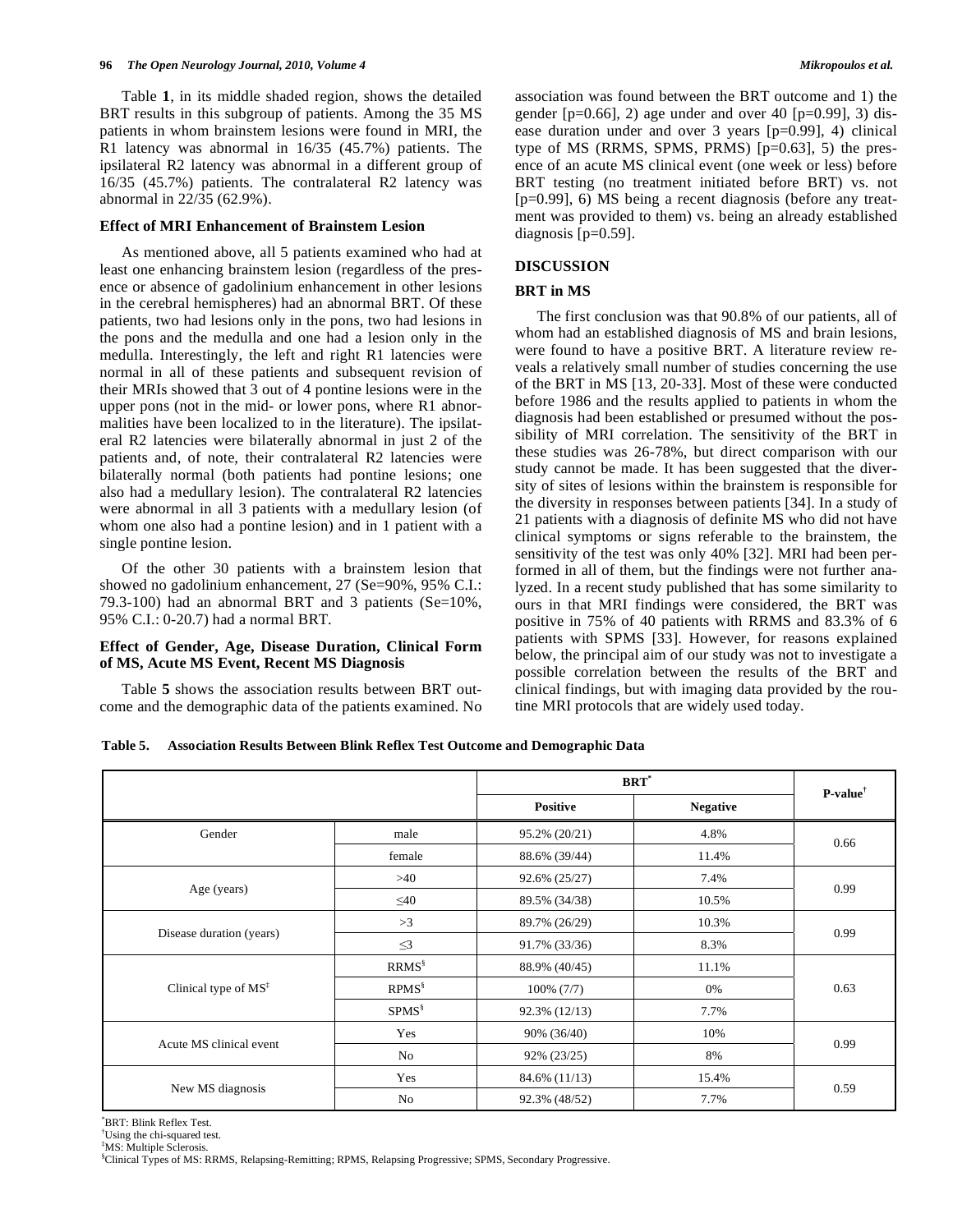It was surprising to find such a high sensitivity (90.8%) of BRT in our MS patients. In our study, the BRT was performed by the same person who was unaware of the results of MRI exams, as to the presence of brainstem lesions or gadolinium enhancement. Statistical analysis clearly showed the validity of our results through different radiological and demographic variables, each variable involving groups of different patients. In addition, several criteria were used and were fulfilled in most patients in order to consider the BRT as positive (Table **2**). If we had only considered abnormal latencies of R1, ipsilateral and contralateral R2 as criteria of positivity without including criteria involving mathematical calculations, the BRT would have been found positive in 55/65 (Se=84.6%, 95% CI: 75.8-93.4) instead of 59/65 (Se=90.8%, 95% CI: 83.7-97.8). This sensitivity would have been in the high range of that published by others, the vast majority of whom did not employ the additional criteria. Considering the mean latencies of R1 and R2 of each patient instead of choosing the most unambiguous trace with the shortest latency, as we did, may also have produced different results that would explain the diversity of findings reported in various studies. However, this data could not be retrieved when the testing was completed and the above results were obtained. It cannot be answered if this methodological difference can account for the discrepancy between our study and others, but future investigators planning to conduct similar studies should probably consider the mean latencies of R1 and R2 for each patient or even investigate whether the two different approaches significantly affect the results. Perhaps part of the explanation lies in differences between current and older machines used for electromyography. In the end, due to the study design differences and lack of more details on possible technical and interpretation differences of testing, we cannot adequately explain the discrepancy in sensitivity between our study and others. But after all, an adequate explanation for the wide variability in sensitivity reported in other existing studies (approximately 26-83.3%) has never been provided, given that all published data are supposed to have been derived by experienced investigators trying their best to adhere to similar testing protocols.

# **Impact of Brainstem Demyelinating Lesions**

 The fact that consistency is noted between the overall sensitivity of the BRT (90.8%) and the sensitivity of this test in patients with (91.4%) and without (90%) lesions in the brainstem, suggests that the mere presence of imaged lesions in the brainstem on a conventional MRI does not have a significant effect on the diagnostic value of the BRT.

 A simplistic expectation in such a study would be that since the BRT is mediated mainly by the brainstem, a higher sensitivity should be revealed in patients with imaged brainstem pathology. However, an explanation for our results may lie in the importance of the influence of supratentorial lesions of the midbrain and hemispheres on the BRT, with both R1 and, especially, R2 waves known to be affected in patients with vascular lesions, mostly acute and isolated. Such influences on R1 [5,13,35,36] are considered to be more limited and acute than those of R2. Therefore, in patients with vascular lesions, an isolated abnormal R1 response is generally thought to strongly correlate to ipsilateral lateral midpontine or lower pontine lesions [1,4,5,10-13]. The same does not apply with the R2 responses in which

supratentorial influences of lesions in the midbrain and hemispheres, especially the lower postcentral region, affect the results to a degree that does not allow R2 abnormalities to reliably be attributed to bulbar lesions [1,5,15,16,35,37- 42]. This may explain why R2 abnormalities were more frequently encountered in our study than R1 abnormalities, whether examining the results of all patients or just the results of patients with imaged brainstem pathology (Table **2**). The finding that the percentage of R1 and R2 abnormalities was higher in the group of patients with imaged brainstem pathology compared to all patients in the study may still be in accordance with the fact that the main anatomic circuitry involved in BRT is in the brainstem. The above results may finally suggest that MRI may reflect brainstem involvement more appropriately than BRT in MS. Based on our findings and on the presumption that in MS the pathology is not as limited and the clinical symptomatology is not necessarily as well-defined as that of a patient with an acute brainstem infarction (especially one who is more qualified to be studied with BRT localization studies based on the absence of multiinfarct disease), we do not think that extracting results about the localizing value of R1 and R2 from patients with MS and acute brainstem lesions is similar. Furthermore, even though studies of patients with brainstem infarctions have shown an abnormal R1 response to have a strong localizing value pointing to ipsilateral midpontine to lower pontine lesions, a correlative MRI study in patients with brainstem infarctions failed to confirm this [43]. The above data suggest that research studies of the blink reflex involving heterogeneous groups of diseases should possibly be avoided.

 Another explanation for our findings may lie in the MRI techniques used today for imaging MS lesions. In our study, standard MRI techniques were accepted for the imaging of lesions in the brainstem and hemispheres. It is possible that as some newer imaging techniques such as diffusion tensor imaging (fractional anisotropy, tractography), magnetization transfer ratio (MTR) imaging, dual inversion recovery imaging, MR spectroscopy, functional MRI and others may be more widely employed and increase the sensitivity of MRIs of the brain, there will be better correlation of imaging data with neurophysiological or clinical findings.

 One may wonder about the correlation of clinical brainstem signs to BRT results. After considerable thought, the symptoms and clinical findings, whether suggesting brainstem involvement or not, were not taken into consideration. The reason for this choice is not only that symptoms and clinical findings attributed solely to brainstem involvement constitute a minority, especially at onset, but more importantly that the majority of ophthalmokinetic, motor and sensory symptoms - especially as time from diagnosis goes by may also be caused by lesions anywhere along the complex tracts [44] that carry or influence these modalities supratentorially. In our opinion, this often makes the distinction of which of many lesions produces these symptoms in MS ambiguous and often too subjective for statistical analysis. The fact that studies in patients with MS have shown a frequent association of internuclear ophthalmoplegia with R1 abnormalities (that is still limited to 1/3 of these patients) [10,11] does not mean that one can draw conclusions about more subtle or rare ophthalmokinetic abnormalities and their anatomic correlates, especially given the usual dissemination of lesions in MS.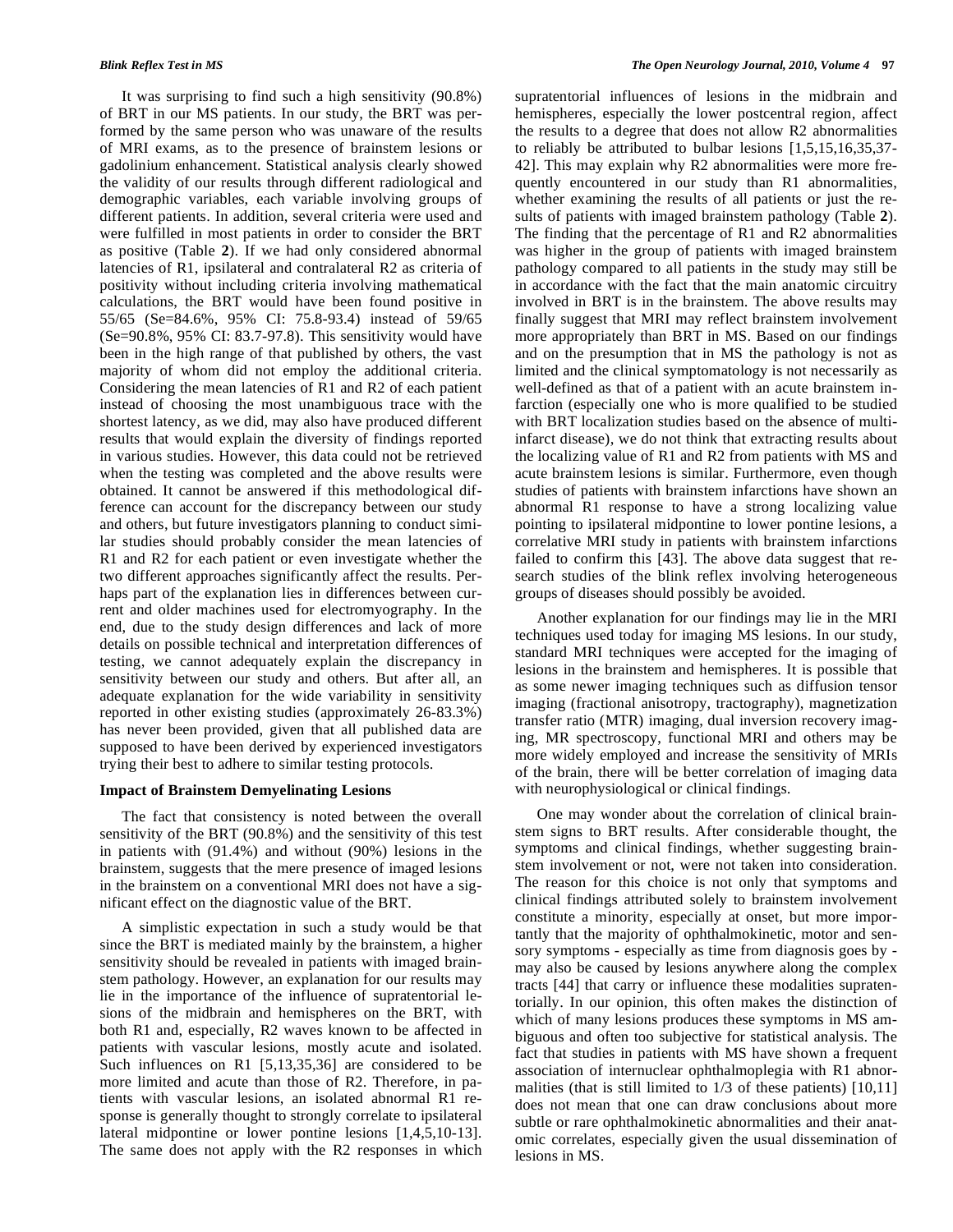#### **Impact of Gadolinium Enhancement on MRI**

 As shown in Table **3**, even though one might expect a higher BRT sensitivity in patients whose MRI showed gadolinium enhancement as an indication of more active disease, this was not found to be true. It is interesting, however, that all five patients with at least one gadolinium enhancing lesion in the brainstem had a positive BRT. This result does not have the desired statistical significance due to the small number of patients, but represents what a clinician would inherently expect by correlating neurophysiology with neuroanatomy.

# **Impact of Patient Demographic and Clinical Parameters**

 The BRT results were not affected by the gender of the patients, whether their age was under or over 40, whether the diagnosis of MS was recent or not, whether an acute MS event had occurred, whether disease duration was less or more than 3 years, and whether they were currently classified in one or other type of MS. These findings are interesting considering that younger patients are generally known to have more active disease, with relapses and remissions predominating over slowly progressive symptoms. The course of the disease is similarly more active in the first years, with most patients following the relapsing-remitting pattern of disease progression. Enhancement frequency on MRI has been shown to decrease with increasing age in relapsingremitting MS [45]. In agreement with our findings, a study [34] of 33 patients showed no dependence of alterations to the BRT on the duration of illness.

The effect of therapies used for MS on BRT results cannot be adequately assessed in a study of this design. At one time or another, 80% of our study participants have received immune-modifying therapy, with most being actively treated with one or the other medication. The only ones not to have received any treatment were the 20% of patients included in the study with de novo MS diagnosis. As mentioned above, no significant statistical correlation (p=0.59) was found between the two groups.

#### **CONCLUSION**

 MRI testing of the brain is undoubtedly the diagnostic modality of choice for diagnosing patients with clinical evidence of MS and sometimes for follow-up. Electrodiagnostic neurophysiological testing is often used for following up patients, as its role in establishing an MS diagnosis has become more limited. The most important finding in this study is that the sensitivity of the BRT is consistent in patients with and without imaged demyelinating lesions in the brainstem. First of all, this suggests that studies of the blink reflex involving heterogeneous groups of diseases (i.e MS, vascular infarctions) should be avoided. The notion of the BRT representing a purely brainstem reflex is again challenged as its long-known, but often forgotten, supratentorial influences resurface. Most other studies have focused on such influences in vascular patients, not MS. However, unlike the case with isolated vascular lesions, the multiplicity in number and the diversity in pathophysiological stage of demyelinating lesions has not allowed any investigator to attempt a more precise correlation of supratentorial lesions with the neurophysiology of the blink reflex. At present, brain MRI may reflect brainstem involvement more appropriately than BRT, regardless of the degree of correlation of each study modality to the clinical picture. Still, newer MRI techniques that are not yet widely used in the community or others yet to be developed may demonstrate what may now be "subimageable" disease in the brainstem of MS patients. Different correlations will then be possible between BRT results, MRI findings and even clinical symptoms or signs. Until then, the need to adequately evaluate the results obtained in the context of each individual patient remains as strong as ever.

#### **ACKNOWLEDGMENTS**

 No funding was required for the study. The Blink Reflex Test was performed on patients free of charge. The patients provided their MRI of the brain, which was performed at their own or their insurer's cost as part of their medical care. The manuscript was prepared by the authors themselves without the use of other parties requiring funding.

 Frederick Andermann, MD, and John Stewart, MD, contributed in the preparation of the manuscript. Kalliopi Varakis, MD, assisted with issues relating to MRI.

# **ABBREVIATIONS**

- BRT = Blink Reflex Test
- BS = Brainstem
- $CI = Confidence Interval$
- MRI = Magnetic Resonance Imaging
- MS = Multiple Sclerosis; ms, miliseconds

#### **REFERENCES**

- [1] Kimura J. Electrodiagnosis in diseases of nerve and muscle: principles and practice. 3<sup>rd</sup> ed. New York: Oxford University Press, Inc. 2001; pp. 409-38.
- [2] Preston D, Shapiro B. Electromyography and neuromuscular disorders. 1st ed. Butterworth-Heinemann: Boston 1998; pp. 57-62.
- [3] Sanders E, Reulen JP, Van der Velde EA, Hogenhuis LA. The diagnosis of multiple sclerosis. Contribution of non-clinical tests. J Neurol Sci 1986; 72(2-3): 273-85.
- [4] Cruccu G, Iannetti G, Marx J, *et al*. Brainstem reflex circuits revisited. Brain 2007; 128: 386-94.
- [5] Hopf HC. Topodiagnostic value of brain stem reflexes. Muscle Nerve 1994; 17: 475-84.
- [6] Kossev A, Dengler R, Struppler A. Quantitative assessment of the blink reflex in normals. Electromyogr Clin Neurophysiol 1983; 23: 501-11.
- [7] Lowitzsch K, Lüder G. Habituation of the blink reflex. Electroencephalogr Clin Neurophysiol 1985; 60: 525-31.
- [8] Rossi A, Scarpini C. Gating of trigemino-facial reflex from lowthreshold trigeminal and extratrigeminal cutaneous fibers in humans. J Neurol Neurosurg Psychiatry 1992; 55: 774-80.
- [9] Trontelj MA, Trontelj JV. Reflex arc of the first component of the human blink reflex: a single motoneuron study. J Neurol Neurosurg Psychiatry 1978; 41: 538-47.
- [10] Hopf HC, Thömke F, Gutmann L. Midbrain vs. pontine medial longitudinal fasciculus lesions: the utilization of masseter and blink reflexes. Muscle Nerve 1991; 14: 326-30.
- [11] Marx J, Thoemke F, Fitzek S, *et al*. Topodiagnostic value of blink reflex R1 changes: A digital postprocessing MRI correlation study. Muscle Nerve 2001; 24: 1327-31.
- [12] Kimura J. Alteration of the orbicularis oculi reflex by pontine lesions: study in multiple sclerosis. Arch Neurol 1970; 22: 156-61.
- [13] Kimura J. Electrically elicited blink reflex in diagnosis of Multiple Sclerosis - review of 260 patients over a seven year period. Brain 1975; 98(3): 413-26.
- [14] Courville J. The nucleus of the facial nerve. The relation between cellular groups and peripheral branches of the nerve. Brain Res 1966; 1: 338-54.